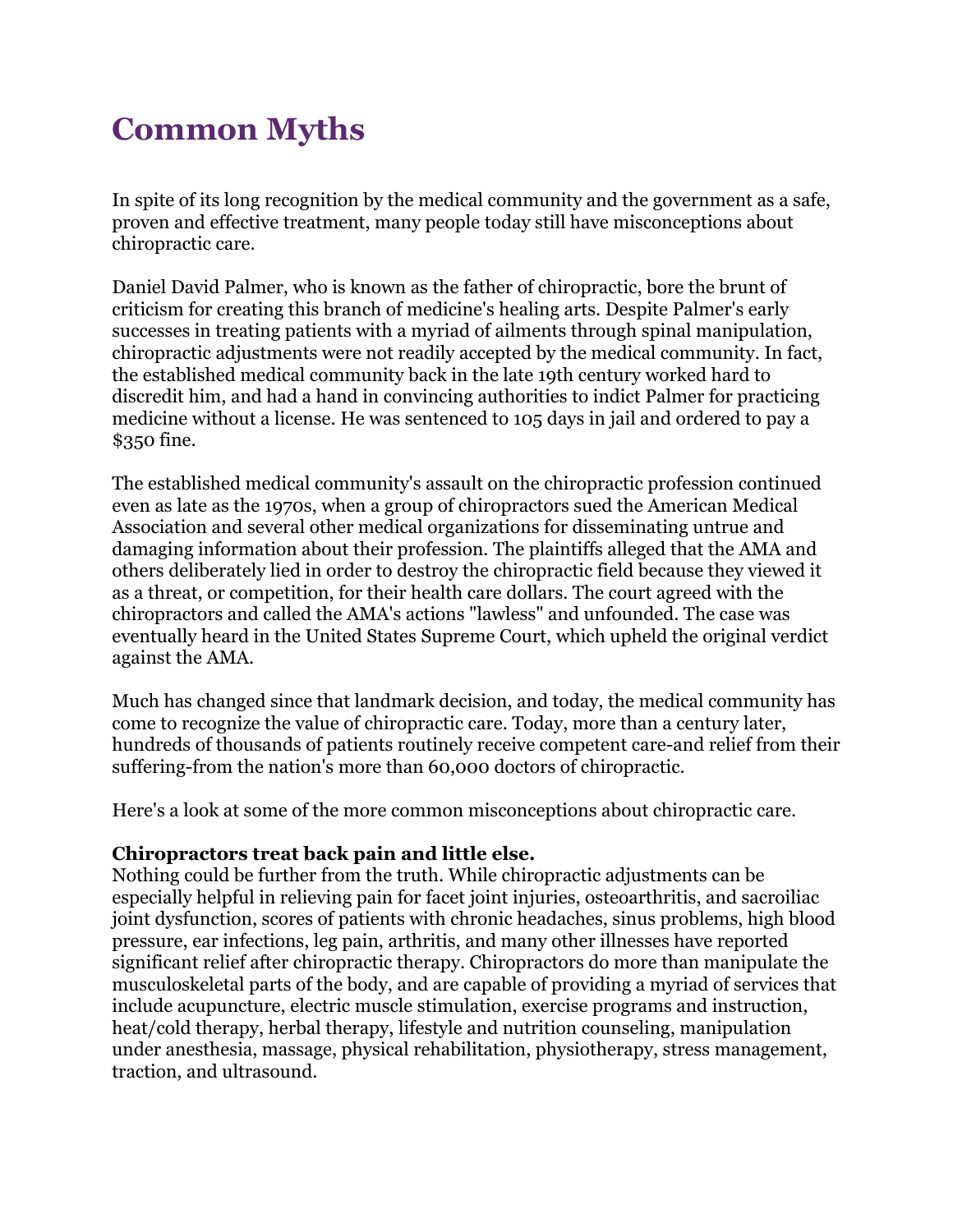#### **Chiropractors prescribe medications to relieve pain and perform surgery, when needed.**

Chiropractors believe that many ailments can be corrected if the body's interrelated bone, nerve and vascular systems are in balance, allowing the body to heal itself. A branch of the healing arts concerned with disease processes, chiropractic care is a recognized form of therapy that focuses on improving your overall health and wellbeing-without the use of drugs or surgery.

## **Those who undergo spinal manipulation are at high risk of injury.**

In general, proper chiropractic treatment of your body's lumbar, or lower back, region, involves very little risk, and the rewards can be significant. In fact, a recent study by the Rand Corporation found that a serious adverse reaction from cervical (neck) manipulation may occur less than once in 1 million treatments. The American Chiropractic Association believes those odds are even greater-about one in every 2 million treatments-the same odds of dying in a commercial airline crash. A more recent article in the Canadian Medical Association Journal found only a 1-in-5.85-million risk that a chiropractic adjustment of the neck may result in vertebral artery dissection.

## **Chiropractors are not viewed as being in the medical mainstream.**

The medical community today formally recognizes the value of chiropractic care, and medical doctors routinely acknowledge chiropractic care as a conservative treatment option for patients with lower back pain. Moreover, many medical doctors recognize a chiropractic diagnosis and accept it as the first line of treatment for functional disorders of the entire musculoskeletal system. The prestigious Texas Back Institute (TBI), the largest freestanding spine specialty clinic in the country, once included only surgeons and other medical doctors among its staff. In the late 1980s, the Institute hired its first doctor of chiropractic. Today, close to half of the Institute's patients see a chiropractor first when beginning their treatment. The National Naval Medical Center in Bethesda, Maryland, and the successful Complementary and Alternative Medicine Center at the National Institutes of Health have established chiropractic internship programs.

## **Chiropractic care is generally unsafe and ineffective.**

Numerous studies throughout the world have shown that chiropractic treatment, including manipulative therapy and spinal adjustment, is both safe and effective for back pain. In 1994, the federal Agency for Health Care Policy and Research published its Clinical Practice Guidelines, which asserted that spinal manipulation was effective in reducing pain and speeding recovery among patients with acute low back symptoms without radiculopathy (nerve roots exit the spine and enter the body; if one of these roots is sick or injured in the area where it leaves the spine, it is called a radiculopathy). A 1996 study in the journal Spine echoed that study, and found that patients who sought chiropractic care were more likely to feel that treatment was helpful, more likely to be satisfied with their care, and less likely to seek care from another provider for the same condition, compared to those who sought care from medical doctors.

## **Cervical manipulation can cause a stroke.**